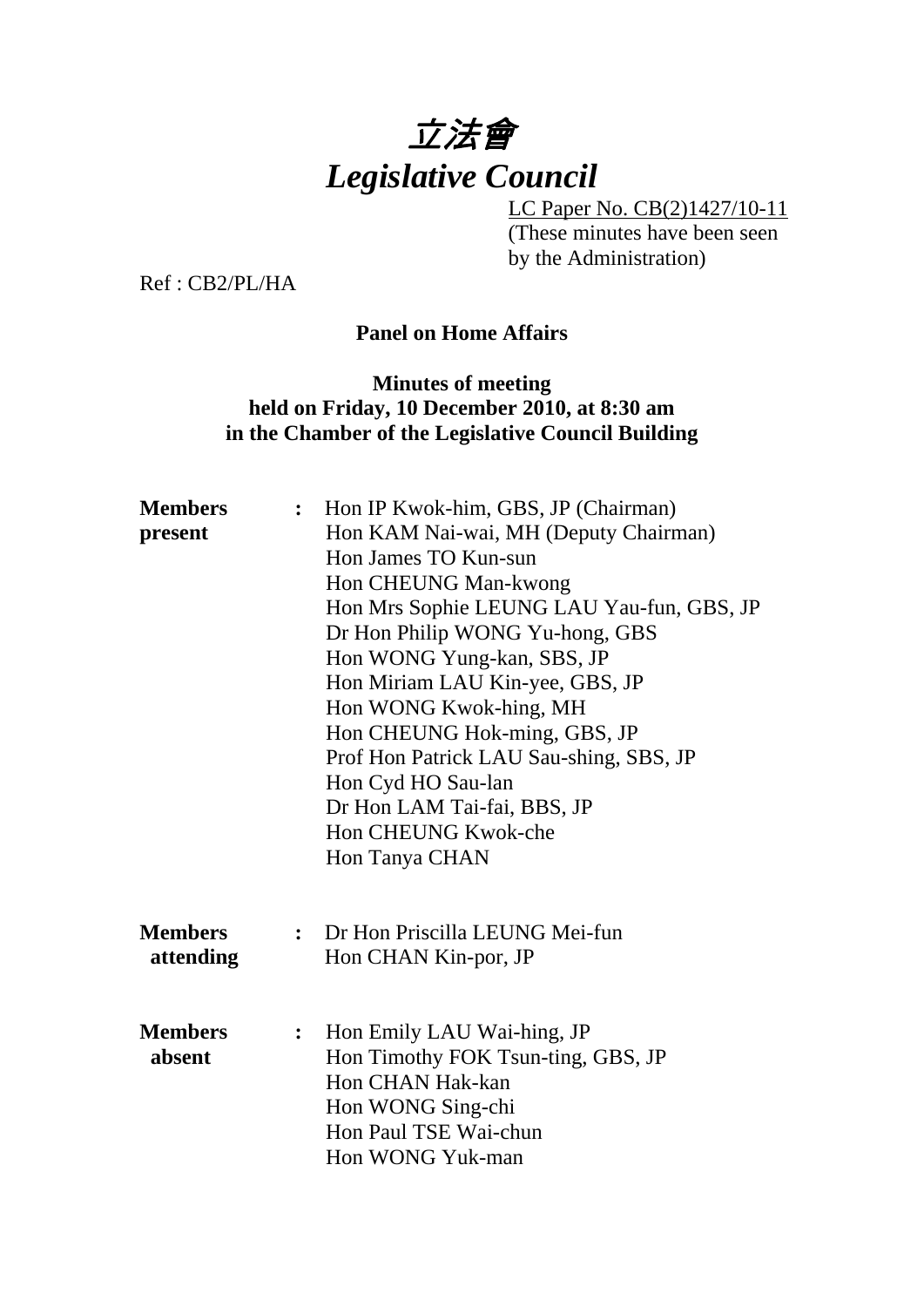**Public Officers :** Agenda item IV  **attending** 

Home Affairs Bureau

Mr TSANG Tak-sing, JP Secretary for Home Affairs

#### Home Affairs Department

Mrs Pamela TAN KAM Mi-wah, JP Director of Home Affairs

Mr David LEUNG Chun-wing, JP Deputy Director of Home Affairs (2)

Agenda item V

Home Affairs Bureau

Mr TSANG Tak-sing, JP Secretary for Home Affairs

Mrs Avia LAI WONG Shuk-han Principal Assistant Secretary for Home Affairs (Culture)2

Hong Kong Maritime Museum

Mr Anthony Hardy Chairman of Board of Director

Dr Stephen Davies Museum Director

Mr Richard Wesley Museum Director Designate

Ms Catalina CHOR Executive Manager and Curator

Agenda item VI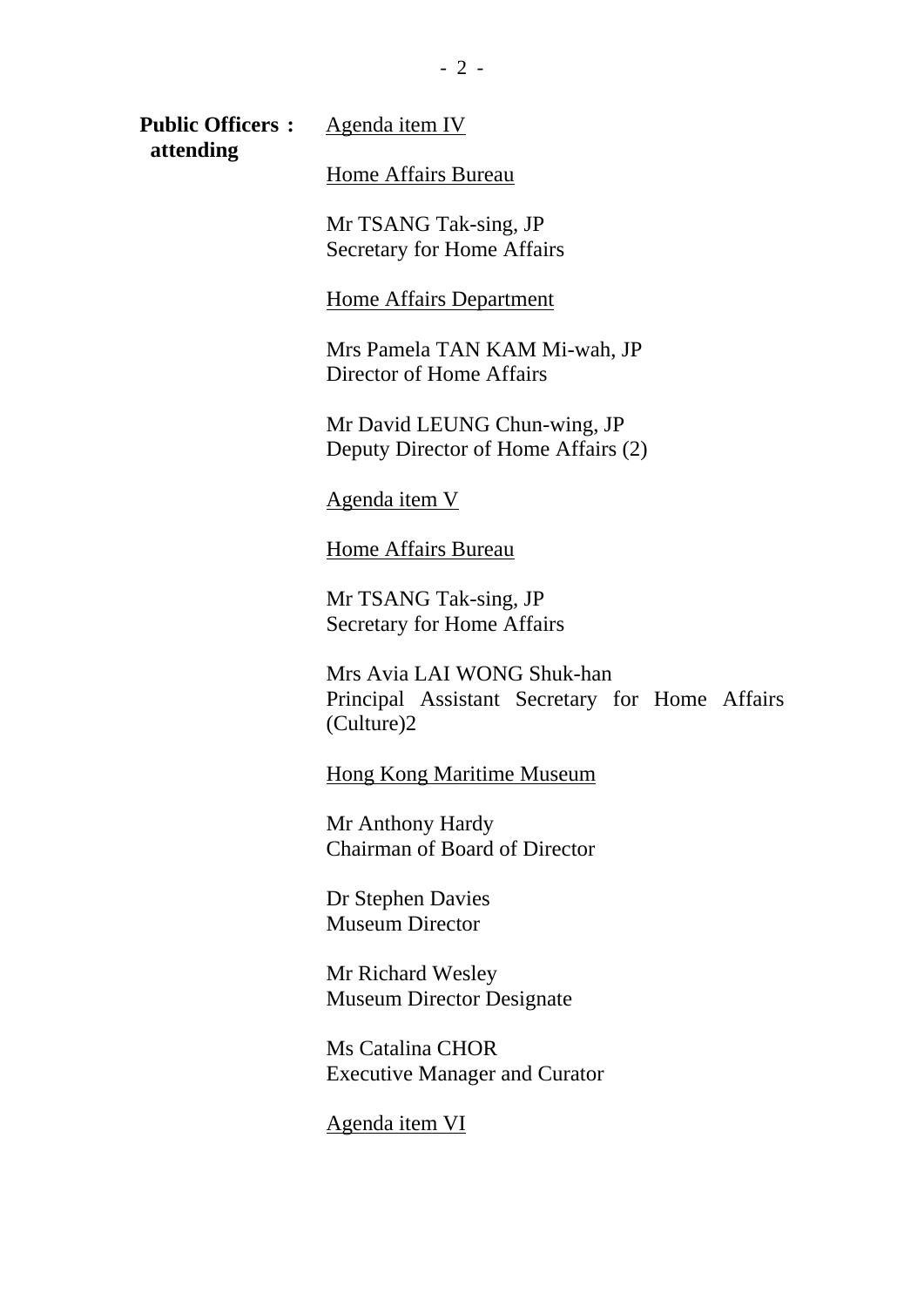|                               |              | <b>Home Affairs Bureau</b>                                                        |
|-------------------------------|--------------|-----------------------------------------------------------------------------------|
|                               |              | Mr TSANG Tak-sing, JP<br><b>Secretary for Home Affairs</b>                        |
|                               |              | Mr Jack CHAN Jick-chi<br>Deputy Head, Asian Games Bid Team<br>Home Affairs Bureau |
|                               |              | Mr Jonathan McKinley, JP<br>Deputy Secretary for Home Affairs (2)                 |
| <b>Clerk</b> in<br>attendance |              | : Mr Thomas WONG<br>Chief Council Secretary (2)2                                  |
| <b>Staff</b> in<br>attendance | $\mathbf{r}$ | Ms Yvonne OA-YANG<br>Council Secretary (2)2                                       |
|                               |              | Miss Monique TSEUNG<br>Legislative Assistant (2)2 (Acting)                        |

**I. Confirmation of minutes** 

[LC Paper No. CB(2)455/10-11]

The minutes of the special meeting held on 20 October 2010 were confirmed.

## **II. Information paper(s) issued since the last meeting**

2. Members noted the following papers issued since the last meeting -

LC Paper No. CB(2)252/10-11(01) -- Paper entitled "Alternative Option of Venue Planning for 2023 Asian Games Bid" provided by the Administration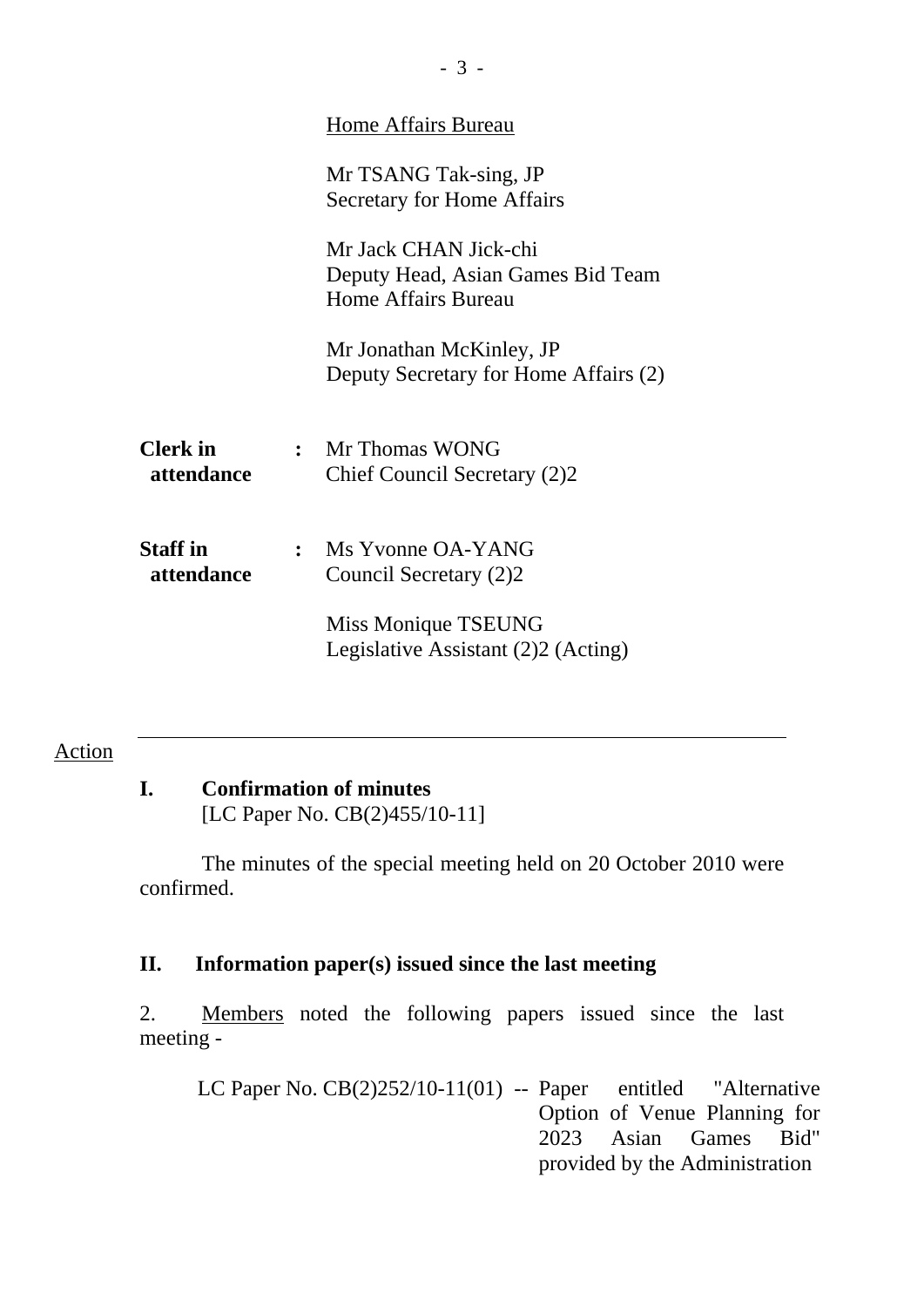- LC Paper No.  $CB(2)382/10-11(01)$  -- Administration's written response on the proposed creation of one permanent Chief Systems Manager (D1) post in the Leisure and Cultural Service Department
- LC Paper No.  $CB(2)442/10-11(01)$  -- Report on the duty visit to study the development of cultural software and preservation of Intangible Cultural Heritage in Japan and the Republic of Korea

#### **III. Items for discussion at the next meeting**  [Appendixes I and II to LC Paper Nos. CB(2)465/10-11]

3. Members noted that the following items would be discussed at the next regular meeting on 14 January 2011:

- (a) Community Care Fund;
- (b) Implementation of the outstanding leisure and cultural services projects ("LCS projects") of the former Municipal Councils ("ex-MCs"); and
- (c) Monitoring of private recreational leases.

4. Noting that a subcommittee had been formed under the Panel to follow up the matter on item (b) but was dissolved in December 2007, Mr CHEUNG Hok-ming asked whether a similar subcommittee should be set up, as he noted that some LCS projects committed by ex-MCs had been shelved. The Chairman advised that the matter might be discussed at the next regular meeting.

5. Miss Tanya CHAN asked whether representatives of the Lands Department would join the discussion on item (c). The Chairman advised that her enquiry would be conveyed to the Administration.

> (*Post-meeting note:* At the Administration's request and with the Chairman's concurrence, the discussions on items (b) and (c) above were deferred to the regular meetings in February 2011 and March

Clerk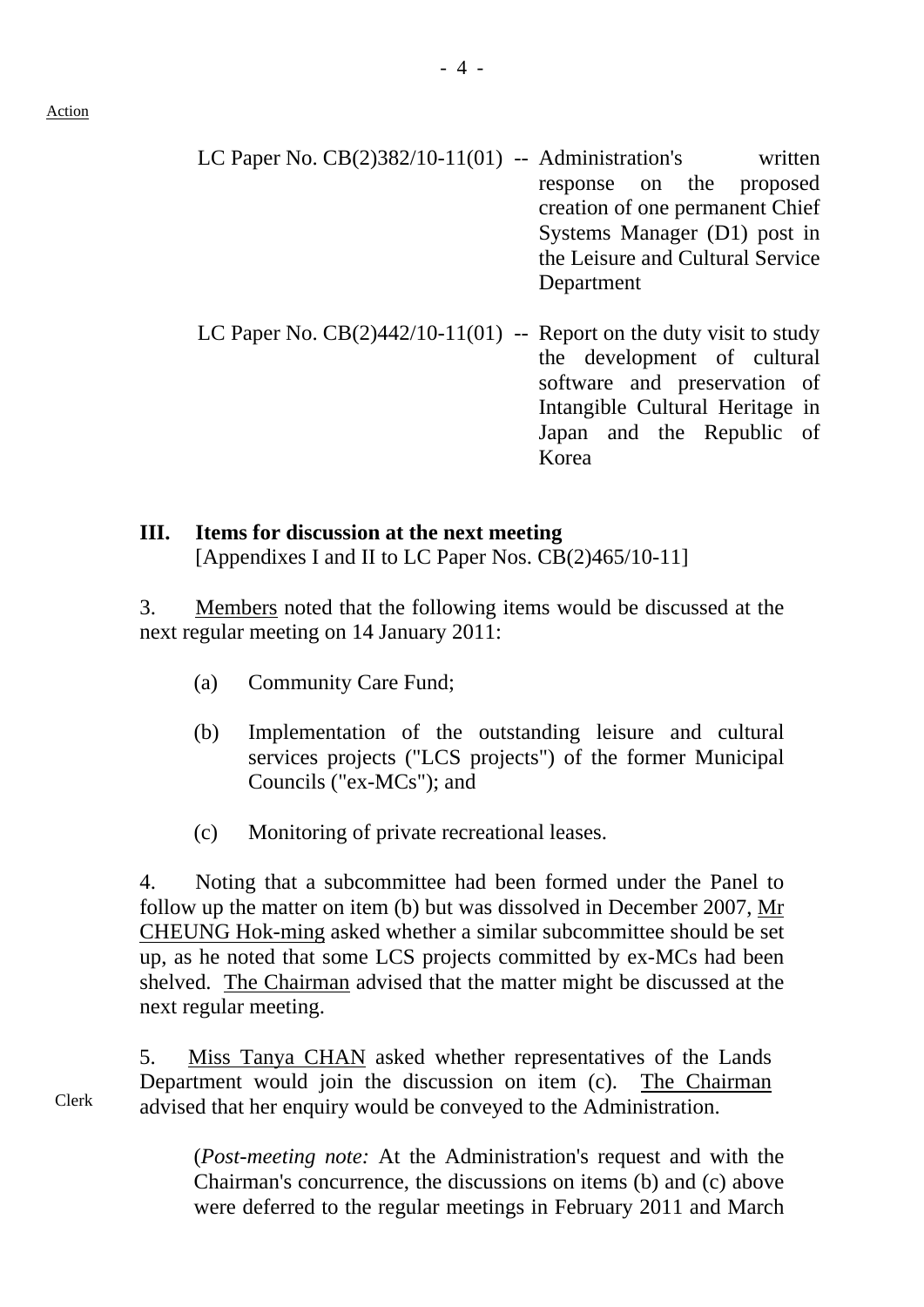2011 respectively, while an item on "Measures to enhance the support to and prospects of elite athletes" was added to the regular meeting in January 2011.)

## **IV. Matters relating to property management**  [LC Paper No. CB(2)465/10-11(01) - (04)]

## **(a) Regulation of property management companies and manpower support for District Offices to promote building management**

6. At the Chairman's invitation, Secretary for Home Affairs ("SHA") briefed members on the Administration's proposal to establish a statutory licensing regime for the property management industry to monitor the operation of property management companies ("PMCs") and the manpower support for Home Affairs Department ("HAD") to implement initiatives for building management [CB(2)465/10-11(01)]. He hoped that the Administration could make a decision on the regulatory framework within the first half of 2011.

## Licensing regime

7. Mr WONG Kwok-hing was of the view that the interests of small property owners would not be protected in the absence of a licensing regime for the property management industry. He suggested that not only PMCs but also their property managers and staff of an equivalent grade should be licensed, as they usually represented PMCs and were given powers to manage buildings. On whether PMCs' project officers should also be licensed, he suggested that the Administration should consult owners' corporations ("OCs") and PMCs. SHA responded that the Administration was considering the need to license not only PMCs but also their staff at the managerial level. He considered Mr WONG's suggestions reasonable.

8. Mr WONG Yung-kan said that the Democratic Alliance for the Betterment and Progress of Hong Kong supported the regulation of PMCs, as the quality of their service varied currently. He urged the Administration to set clear and specific requirements for professional qualifications for practitioners of property management. He expressed particular concern about the quality of service of small PMCs which managed small or stand-alone buildings. SHA responded that such PMCs would need to meet the minimum regulatory requirements to ensure the quality of their services. The Administration would publicize such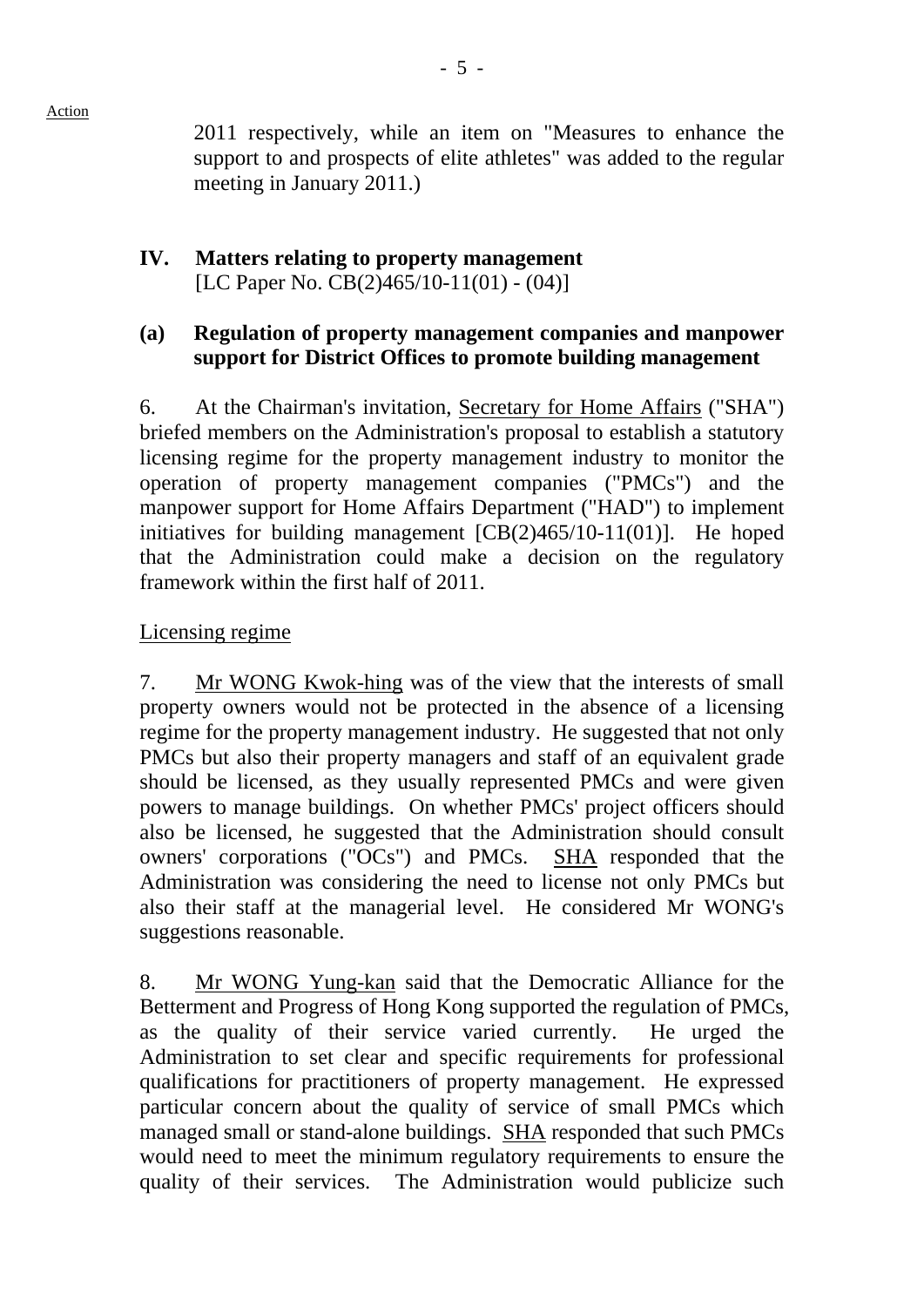requirements and provide training courses for OCs to enhance their awareness in property management.

9. Mr CHEUNG Hok-ming said that he supported the adoption of a multi-tier licensing regime for PMCs. Given that property management problems were multi-faceted and intricate, he asked whether the Administration had evaluated the extent to which the consultation would address the existing problems of the industry and strengthen the arguments for a statutory regulation. He also enquired about the criteria for deciding which tier a PMC might belong to, such as whether a PMC would be classified in accordance with its size, capital or staff's professional qualification.

10. SHA responded that the Administration's current thinking was that under a multi-tier licensing regime, practitioners meeting basic requirements would be eligible for a lower-tier licence, while a upper-tier licence would be granted to those who could meet higher requirements. On Mr CHEUNG Hok-ming's enquiry on whether a penalty (such as downgrading or revoking the licence) would be imposed on PMCs which failed to meet the required standards, SHA responded that the licensing authority would have the obligation to do so.

11. Ms Cyd HO opined that different types of buildings had different requirements for property management services, and it would be impossible for small PMCs to have a full complement of staff equipped with the expertise and experience in every aspect of such services. She considered that the proposed licensing regime should provide flexibility to accommodate small PMCs. She enquired whether, apart from officers of manager-grade or above, technical personnel of PMCs would also be required to meet certain qualification requirements.

12. In response, SHA said that the proposed licensing regime would require PMCs' key personnel, such as staff of manager-grade or above, to meet the requirements for professional qualifications and experience. He added that PMCs' technical personnel, such as registered contractors and engineers for the maintenance of lifts and escalators, were already subject to statutory regulation. DDHA(2) said that PMCs played a coordinating role in building management, including hiring security staff, cleaners and technicians, and would be required to ensure compliance with the regulatory standards. He added that the Administration would consider prescribing licensing requirements by way of subsidiary legislation to supplement the regulatory framework under the primary legislation.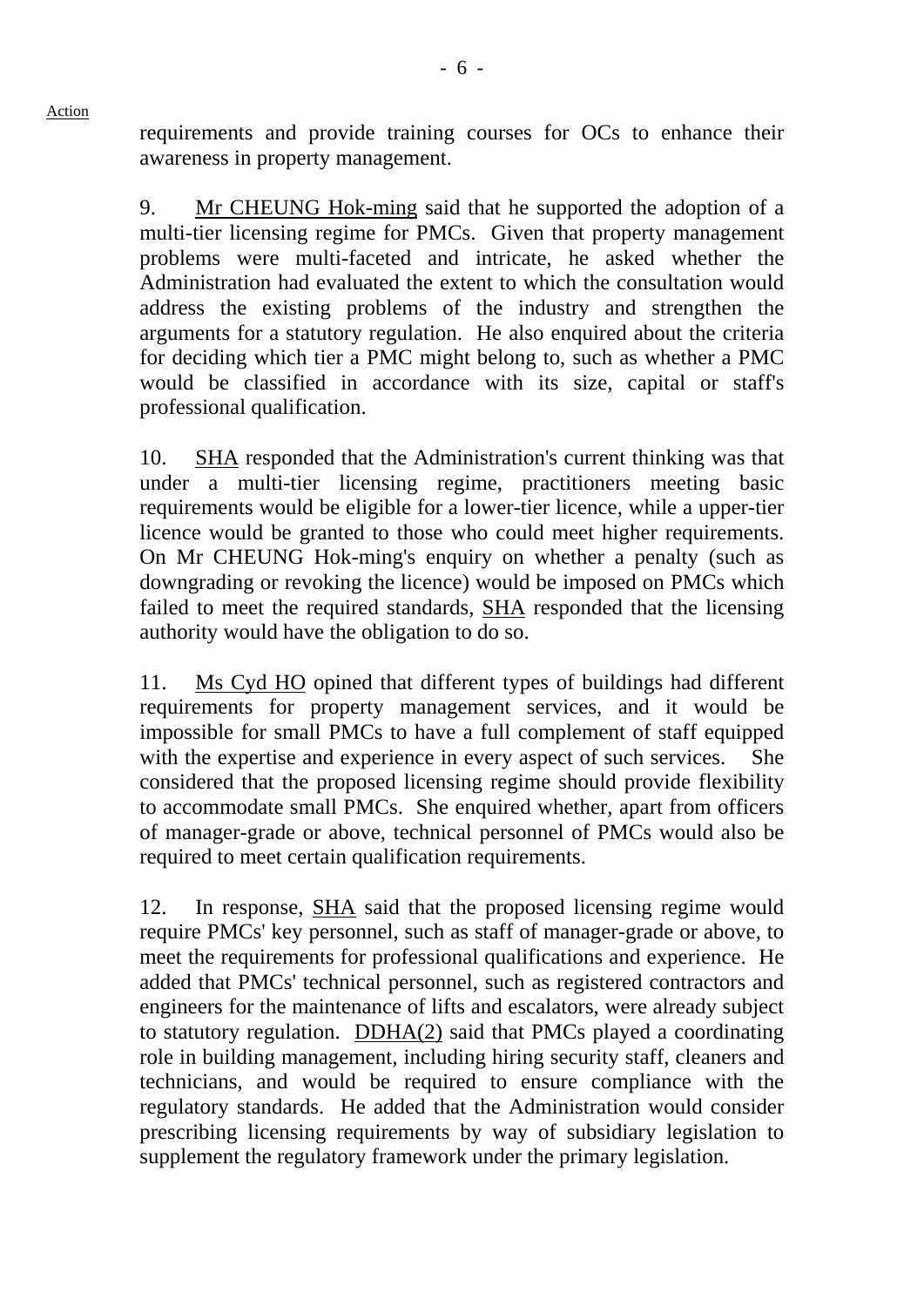#### Regulation of OCs without PMCs

Action

13. Mr CHEUNG Kwok-che expressed concern that the proposed licensing regime would drive out small and medium sized PMCs and force property owners to engage large PMCs which charged high management fees. He suggested that as some OCs managed their buildings without engaging PMCs, the Administration should advise such OCs how they could fulfill their statutory obligations on the one hand and comply with requirements which were only advisory in nature on the other.

14. DDHA(2) responded that a multi-tier licensing regime for different types of PMCs might help avoid market monopoly and the Administration would carefully study the issue by deliberating the public views. He said that with reference to the seven-level Qualification Framework under the purview of the Education Bureau, the Administration would consider what constituted the basic competence requirements for property management and gauge the public expectations of OCs which did not engage PMCs.

15. Noting that some OCs managed their buildings without engaging PMCs, the Chairman sought clarification on whether the proposed licensing regime would result in a requirement for such OCs to engage PMCs. He opined that subject to their capability, such OCs should continue to be allowed to manage their buildings, as this would facilitate mutual help among neighbours. Sharing the Chairman's concern, the Deputy Chairman was worried that if such OCs would be mandatorily required to engage PMCs, the management of their buildings might be affected and extra management expenses incurred.

16. SHA responded that the Administration had no intention of imposing mandatory requirement for OCs to engage PMCs, but was concerned about old tenement buildings which did not engage PMCs and did not have OCs or any form of resident organizations. The lack of management of these buildings had not only brought about hygiene problems but also posed hazards to the residents and public. The Administration would assist these buildings through other means. He pointed out that the proposed licensing regime should keep the property management market vibrant and enhance the quality of services.

#### Survival of small and medium sized PMCs

17. The Deputy Chairman expressed support in principle for a licensing regime for PMCs but was worried that it might drive out small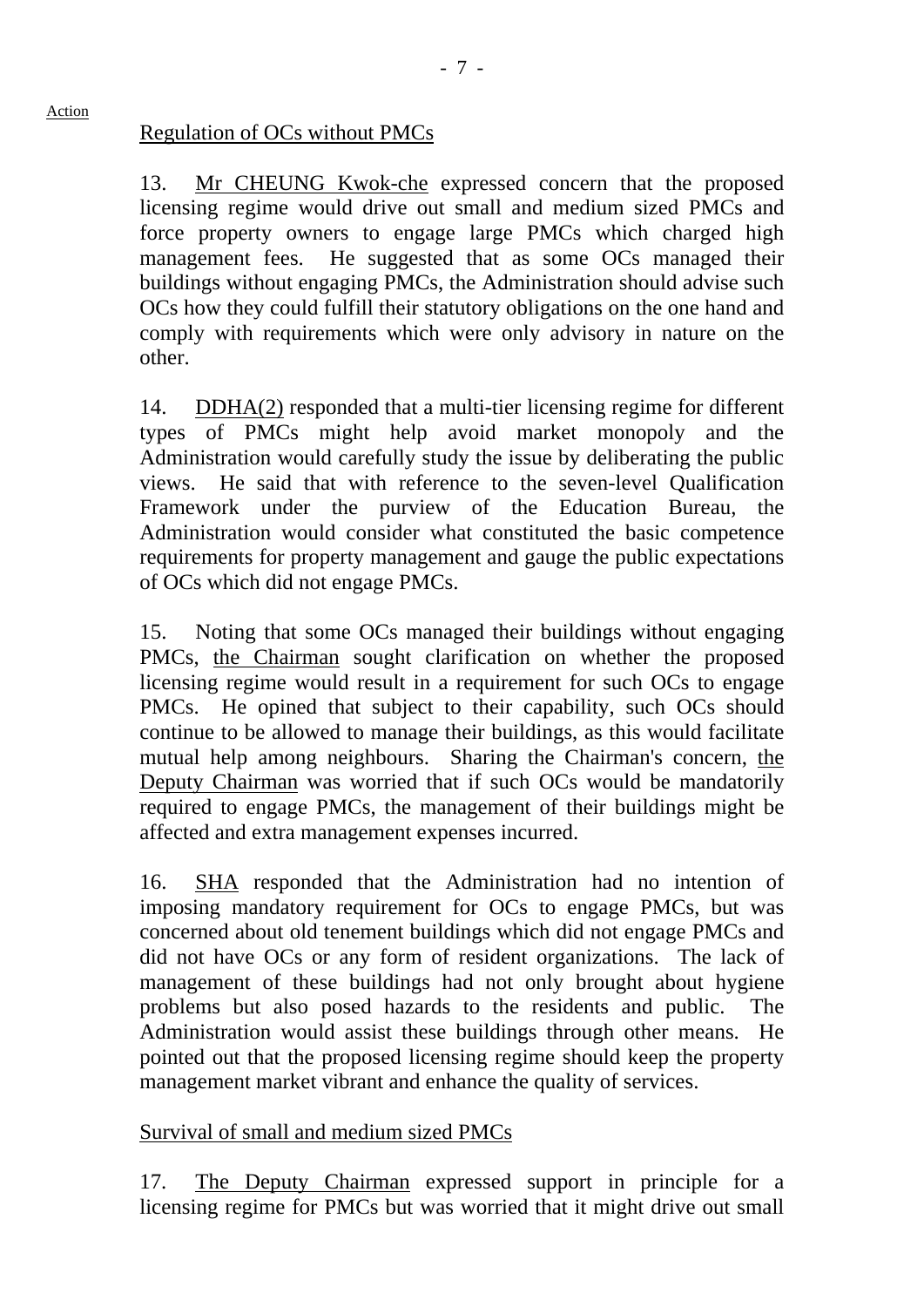and medium sized PMCs and lead to monopoly of big PMCs. Owners of old private single tenement buildings might find it unaffordable to engage a big PMC. He asked the Administration to elaborate on how the proposed licensing regime would operate, and how to ensure the continued availability of various types of PMCs on the market.

18. Dr LAM Tai-fai shared the concern about the survival of small and medium sized PMCs which had ample property management experience but would only be qualified to obtain a low-tier licence under the proposed licensing regime. He asked whether measures would be put in place to support them so that they would not be driven out of the market.

19. SHA responded that safeguarding the interests of small and medium sized PMCs would be key to maintaining the market vibrant and the services affordable to owners. He said that due regard would be given to their interests in the design of the regulatory framework.

20. Mr James TO opined that while self-regulation of the property management industry did not work properly, the Administration should not over-regulate the industry. He considered that the proposed licensing regime should cater for different needs of different types of property owners and buildings. He was concerned that too stringent licensing requirements for PMCs might result in an increase in management fees for owners, in particular those of old tenement buildings. He suggested that the Administration could make reference to certain relevant regulatory schemes such as that for security guards as well as the registration system for money changers, which were only required to comply with certain rules after notifying the Administration within one month of commencing business.

21. Mr CHEUNG Kwok-che reckoned that the Administration would provide the number of PMCs which had a direct or indirect relationship with property developers and their names if available, so that owners might consider whether or not to engage them.

Transition period

22. Mrs Sophie LEUNG expressed doubt on whether the policy objectives stated in paragraph 3 of the Administration's paper regarding more choices of property management services and no significant increase in management costs would be achievable. She opined that before the introduction of any mandatory licensing regime, a transition period should be allowed for the industry. SHA responded that as the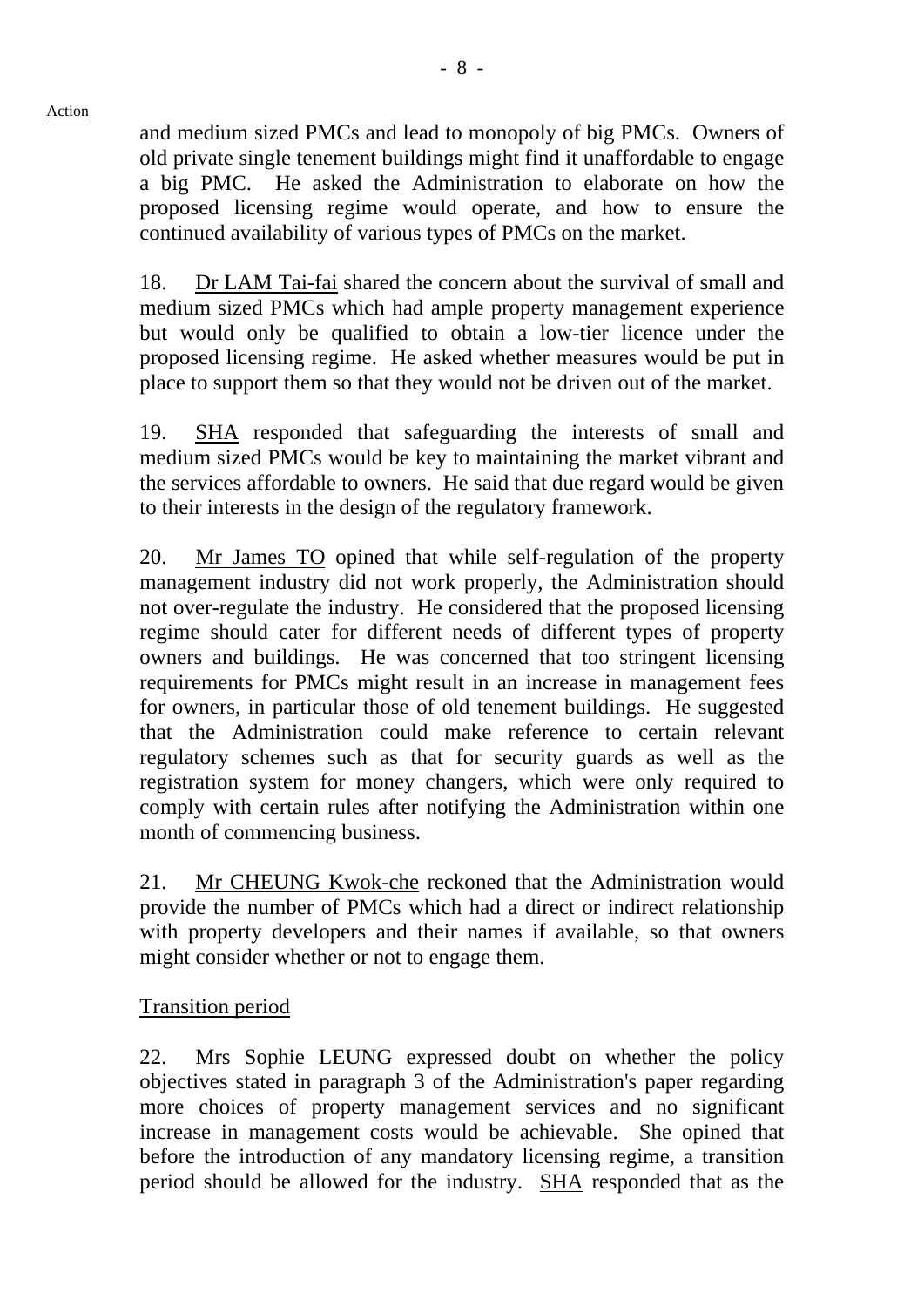matters involved were complicated, the Administration was willing to hear the views of the stakeholders and the public.

23. In response to Dr LAM Tai-fai's enquiry on the transitional arrangements for PMCs, SHA said that as small and medium sized PMCs might not have adequate qualified housing management personnel, the Administration would consider providing a transition period for them to adapt to the new regulatory framework. He said that a lead time of about three years might be required for practitioners to obtain the necessary qualifications and for PMCs to gear up in terms of operation, manpower and capital requirements.

## Public's views

24. Mr WONG Kwok-hing suggested that the Panel hold a meeting to invite the stakeholders, including OCs, PMCs and District Council ("DC") members, to give views on the consultation document. His suggestion was echoed by the Deputy Chairman.

25. Summing up, the Chairman said that members were generally in support of holding a meeting to receive views from deputations on the regulation of the property management industry. The Clerk was requested to fix a date for the meeting in February 2011.

 (*Post-meeting note*: A special meeting of the Panel was scheduled for Friday, 18 February 2011, at 10:45 am to hear views from deputations on regulation of the property management industry.)

## **(b) Matters relating to procurement of third party risks insurance by Owners' Corporation**

26. SHA briefed members on the Building Management (Third Party Risks Insurance) Regulation (Cap. 344B) ("the Regulation"), which required mandatory procurement of third party risks insurance by OCs and would take effect on 1 January 2011.

#### Procurement of insurance

27. Noting that about 40 000 private buildings were managed by PMCs and as at October 2010, only 15 571 buildings with OCs had procured insurance, Mr WONG Kwok-hing enquired about the situation of the remaining buildings. DDHA(2) responded that under the Regulation, only buildings with OCs would be required to procure insurance. As it

Clerk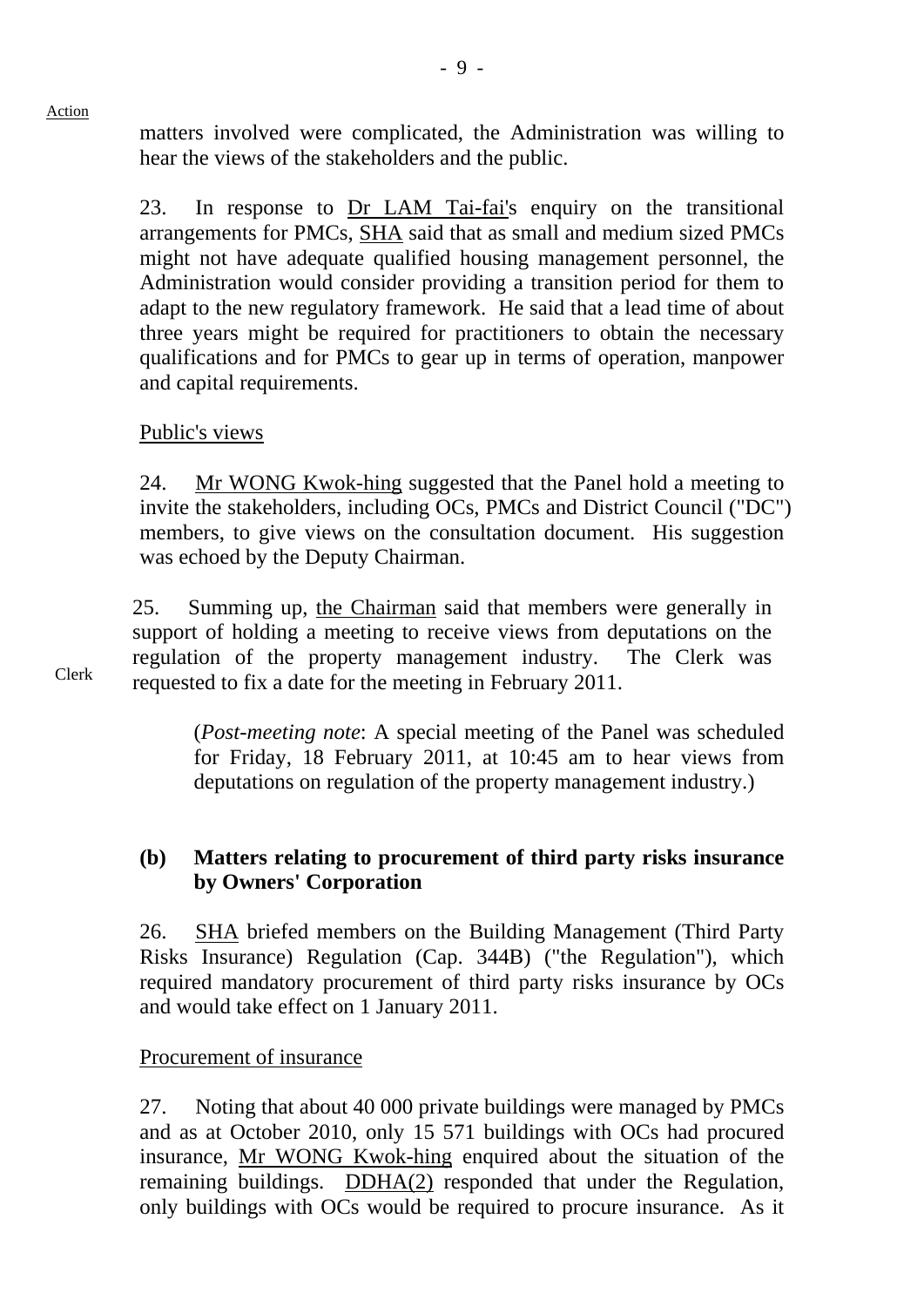was a common practice for PMCs engaged by OCs of large private estates to procure public liability insurance policies for owners, the actual number of buildings that had been insured should be more than 15 571 buildings.

 $-10 -$ 

28. On Mr WONG Kwok-hing's enquiry on whether OCs which had procured insurance would be required to display a copy of their insurance policy in a prominent place for public inspection, DDHA(2) responded in the affirmative.

## Compliance with the mandatory requirement

29. The Deputy Chairman said that many OCs with insurance were confused about whether the insurance coverage was in compliance with the Regulation and if not, the transitional arrangements which would be needed. He asked whether joint-name insurance policies procured by OCs in conjunction with PMCs were permissible under the Regulation. He criticized the Home Affairs Department ("HAD") for failing to provide sufficient assistance to OCs in understanding the mandatory requirement. He urged the Administration to issue FAQs to small property owners to explain the requirement. Dr LAM Tai-fai shared the Deputy Chairman's concerns.

30. DDHA(2) responded that the Hong Kong Federation of Insurers ("HKFI") had recently issued a circular to its members on the implementation of the mandatory requirement. HAD had all along maintained contact with OCs, and would liaise with HKFI once it noticed questions raised by owners and OCs over the operation of the mandatory requirement. HAD and HKFI had also jointly organized public forums for property owners, and HAD would continue to liaise with HKFI to issue relevant information to property owners. He also pointed out that no additional insurance premium should be charged for renewal of policies or joint-name policies if there was no increase in risk exposure.

31. Mr CHAN Kin-por considered that the Deputy Chairman's remarks were unfair to HAD, as HAD had made a lot of preparatory work for the implementation of the mandatory requirement in the past two years. HKFI had issued a circular to its members on how to implement the mandatory requirement, and would convene a meeting for insurers to explain how the technical problems could be resolved. He said that insurance premium should not be increased if no additional insurance risks would be covered.

Action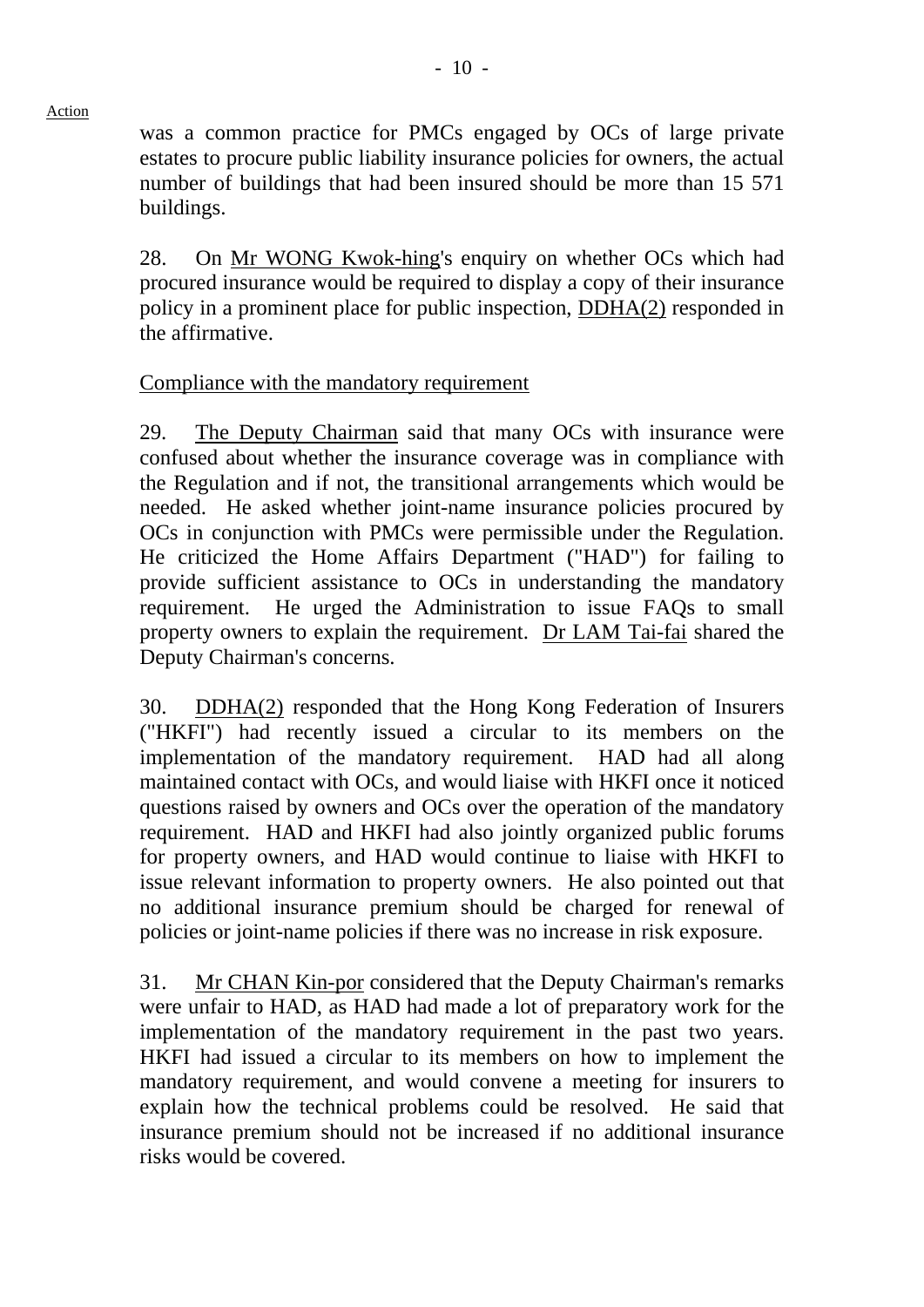#### OCs without insurance coverage

Action

32. Dr Priscilla LEUNG expressed concern that many OCs might have to be dissolved if they were unable to procure insurance. She noted that it would be a defence for Management Committee ("MC") members of an OC if they could demonstrate that they had already exercised due diligence to procure insurance. Nevertheless, she considered that such demonstration would involve immense tasks in the court proceedings and it was uncertain whether the court would be convinced. She urged the Administration to identify OCs of old buildings which were unable to procure insurance, and to assist them in convincing the court that they had already made their best endeavor to procure insurance.

33. DDHA(2) responded that with the Panel's support in 2008, the Administration had granted a two-year grace period for the implementation of the mandatory requirement, which should have commenced on 1 January 2009. In the past two years, the Administration had visited individual OCs without insurance coverage, identified their problems and offered assistance to them. The main problems of OCs were that they had not completed the required building maintenance works or removed unauthorized structures from their buildings. The Administration would continue to assist such OCs in procuring insurance.

34. In response to Dr Priscilla LEUNG's enquiry on whether the Administration could undertake not to prosecute OCs without insurance coverage in the first year of implementation of the mandatory requirement, DDHA(2) said that the spirit of the Regulation was not to penalize owners but to enhance their awareness in building safety and to assist them in procuring insurance. In case an OC was required to carry out building maintenance works, which might take more than one year, before being qualified to procure insurance, it would not be prosecuted.

35. In response to enquiries from the Chairman, Dr Priscilla LEUNG and Dr LAM Tai-fai about the resignation of MC members of OCs which were unable to procure insurance and might need to bear legal liability, DDHA(2) said that such OCs had been advised to notify HAD if they were unable to procure insurance. HAD would refer their cases to HKFI, which would circulate them to its members to evaluate their qualification to procure insurance. HAD would also provide them with a list of insurance companies authorized by HKFI as insurers of third party risks insurance for buildings. During the referral process, HAD would be able to collect sufficient evidence to ascertain whether such OCs had already made their best endeavor to procure insurance.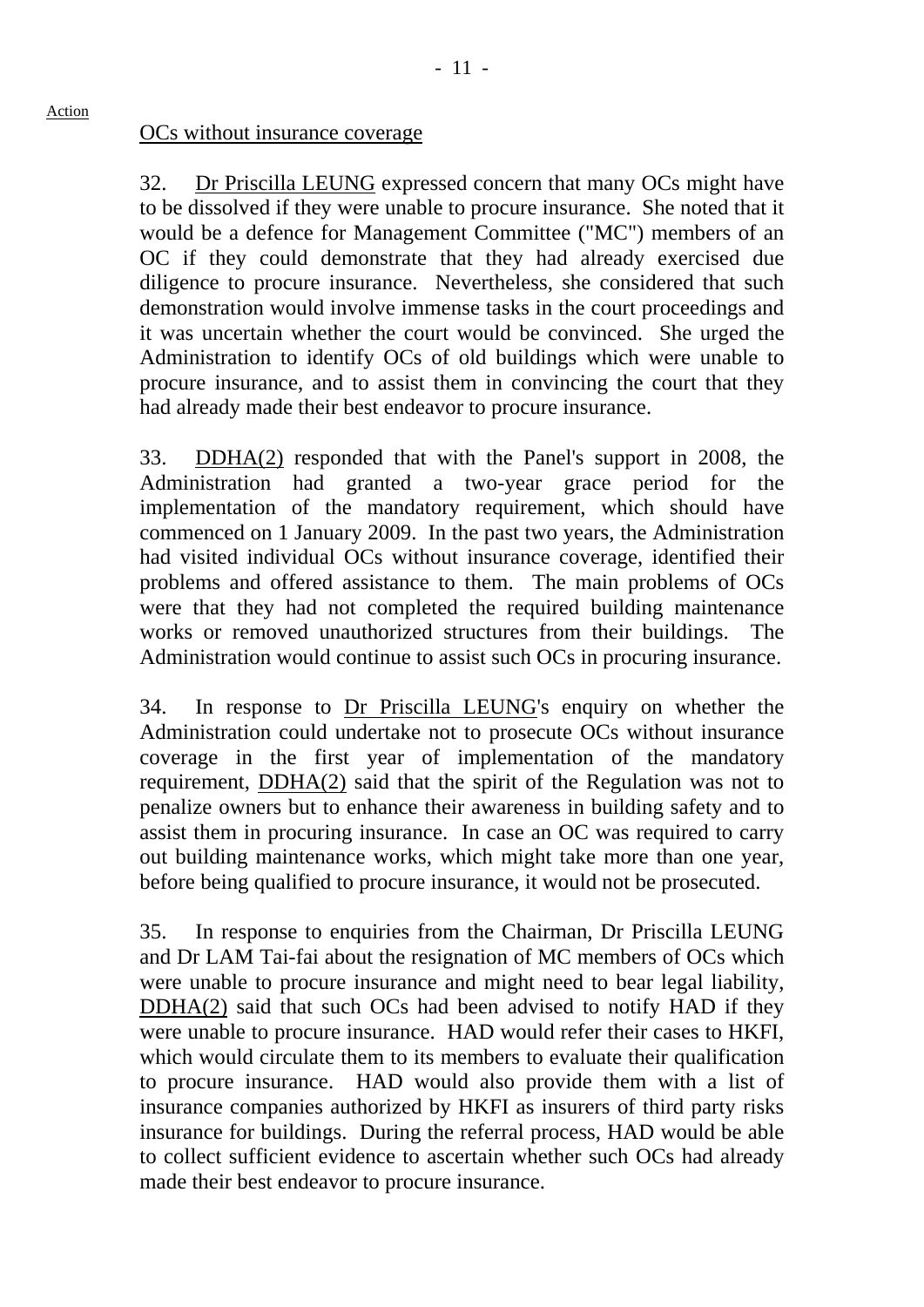36. In response to the Chairman's enquiry about the coverage of third party risks insurance, DDHA(2) said that the mandatory requirement was designed to cover claims related to bodily injuries and/or death of a third party. The insurance would not cover claims related to damage to third party property.

# **V. Relocation and expansion of the Hong Kong Maritime Museum**

[LC Paper No. CB(2)465/10-11(05) and (06)]

37. At the Chairman's invitation, SHA briefed members on a proposed capital works project for the expansion of the Hong Kong Maritime Museum ("HKMM") and its relocation to Central Pier 8. The Administration supported HKMM's proposed project, as it would help preserve and promote Hong Kong's maritime history and traditions, and provide a new tourist attraction.

38. SHA further advised that the total estimated cost of HKMM's proposed project was about \$100 million in money-of-the-day prices. HKMM had undertaken to share part of the capital cost. After the amount to be borne by HKMM was confirmed, the Administration would seek the funding approval of the Public Work Subcommittee and Finance Committee of the Legislative Councils ("LegCo") for the project.

39. At SHA's invitation, HKMM's Executive Manager and Curator gave a powerpoint presentation on HKMM's proposed project.

## Discussion

## *Admission fees*

40. Mr WONG Kwok-hing expressed support for HKMM's proposed project. Noting that it would be partly borne by the public purse, he asked about HKMM's admission fees after its relocation and in particular whether the elderly, the disabled and students would enjoy free admission.

41. Museum Director of HKMM ("MD/HKMM") responded that the admission fees for the new HKMM would be \$30 for adults and \$15 for children, the disabled and students. The admission fee for adults would represent a discount of 60% to 70% of the actual operation cost of HKMM. Unlike the publicly-funded museums managed by LCSD, HKMM needed to avoid running a deficit and therefore could not offer free admission to all visitors. He added that the admission fees might be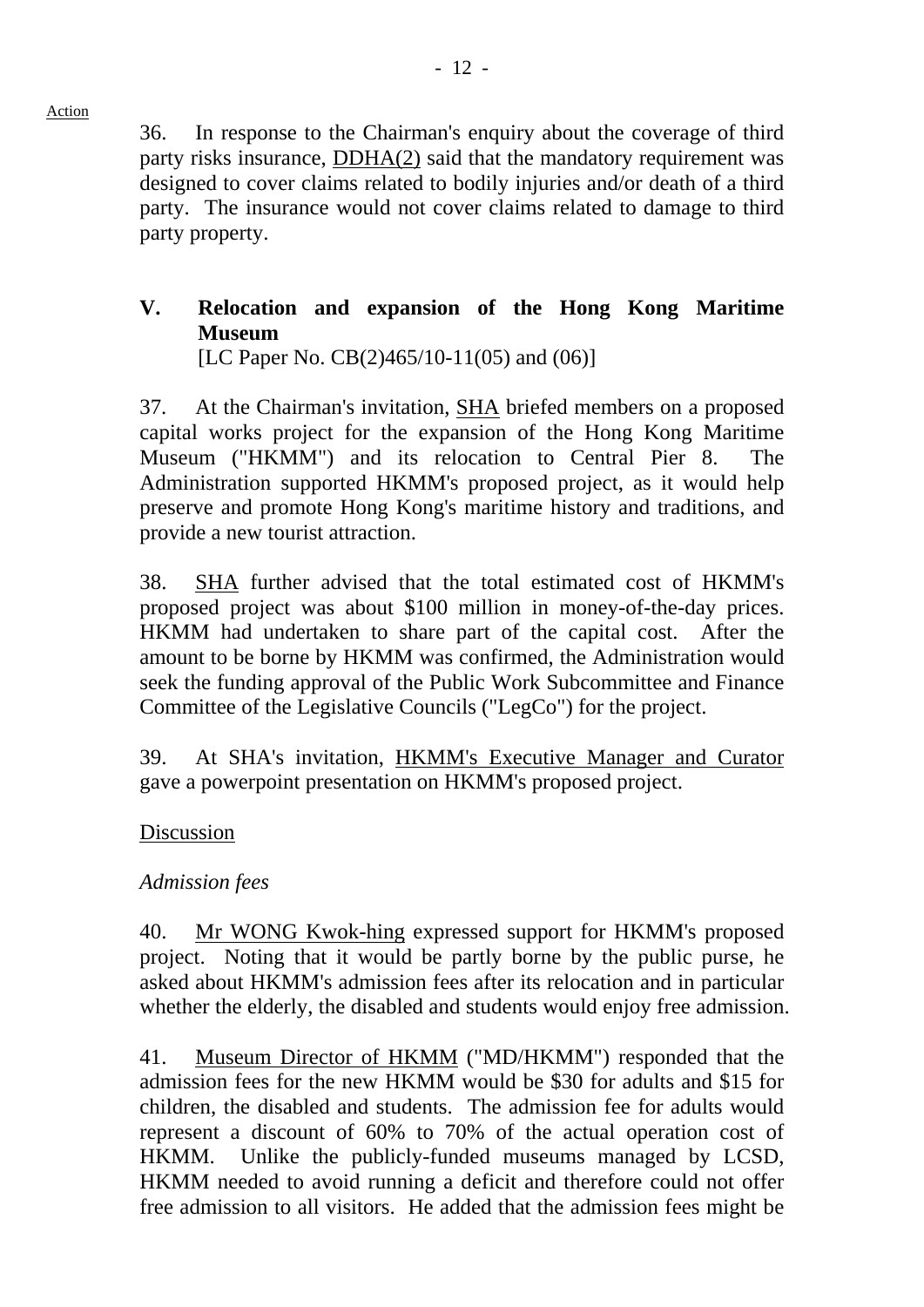reviewed depending on the audience's reception. The new HKMM would be willing to drop the admission fees or offer concessions if it performed well.

42. Mrs Sophie LEUNG considered HKMM's proposed admission fees acceptable. Ms Miriam LAU opined that HKMM should keep the admission fees low, say at \$10, and even offer free admission.

#### *Regulation of and support for private museums*

43. Mr WONG Kwok-hing asked whether the Administration would regulate HKMM and other private museums, such as whether government officials would attend the board meetings of HKMM. SHA responded that as HKMM would be partly funded by the public purse, it would be subjected to certain degree of monitoring by the Administration. For instance, HKMM had to submit capital works project reports by qualified professionals, and the auditor's reports and performance reports on HKMM would be made available to LegCo and the public.

44. Mrs Sophie LEUNG suggested that the Administration might appoint independent individuals instead of government officials to the board of HKMM to exercise oversight. She considered that HKMM might submit its annual reports and financial statements to LegCo.

45. SHA responded that the Administration was willing to provide funding support to HKMM, as it had been managed professionally. The Administration would exercise appropriate oversight of HKMM and strike a balance between its respect for HKMM's autonomy and its responsibility to monitor it.

46. Ms Miriam LAU opined that it might be inappropriate for the Government to directly interfere with HKMM's operation. Declaring that she was a member of the Hong Kong Maritime Industry Council ("HKMIC"), she suggested that HKMM be treated as a target organization entitled to receive support from HKMIC and HKMM might report to it.

47. Ms Cyd HO welcomed the provision of land and financial support to HKMM by the Administration. Noting that many small private museums showcasing the collective memories of Hong Kong were running with difficulties, she hoped that the Administration would announce a set of clear and objective criteria for supporting private museums, so that the public could understand the kind of museums which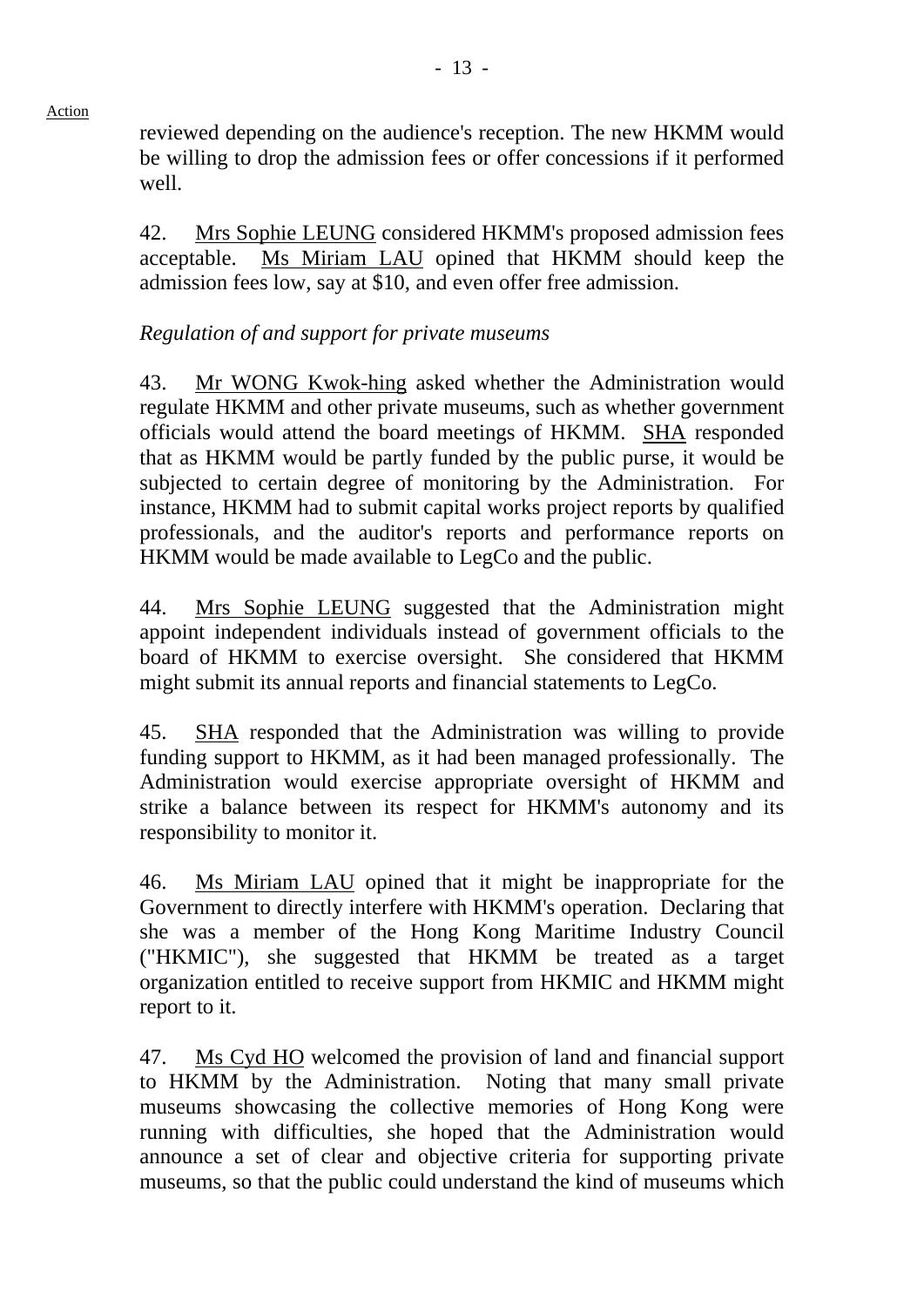would be eligible to receive land and financial support from the Government.

48. Noting the proposed reinstatement of the existing HKMM premises at Murray House at Stanley and museum office and storage space at Ma Hang Estate to bare shell conditions, Ms HO urged the Administration to consider inviting other private museums to take over the premises, so as to minimize wastage of the existing decorations within the premises.

49. With reference to the museum hopping tours in certain overseas places and noting the scattering of private museums in various locations in Hong Kong, Ms HO asked whether the Home Affairs Bureau could coordinate the offer of a concessionary pass with which visitors could visit all museums conveniently.

50. SHA responded that the Administration would consider formulating a comprehensive policy for private museums. However, at present, given the unique nature and operational needs of individual private museums, the Administration would examine and process their requests for support on a case-by-case basis. He added that the existing premises for HKMM at Stanley was privately owned and would be used for other purposes after HKMM's relocation.

## *Operating cost*

51. Mrs Sophie LEUNG said that she welcomed the development of quality private museums such as HKMM's proposed project, as it was closely linked with Hong Kong's development and would become a tourist attraction on the waterfront in Central. Referring to the Administration's estimated total cost of \$101.5 million for HKMM's proposed project, she was worried whether it was adequate to cover the costly internal renovation of the museum.

52. SHA responded that the Administration was discussing with the board of HKMM on the relocation, refurbishment and funding arrangement for its proposed project. He noted that the Trust of HKMM was also raising fund. He believed that HKMM would have sufficient funding to proceed with the proposed project.

53. Ms Miriam LAU supported HKMM's proposed project because HKMM's existing location was too far away from Central and too small to accommodate maritime exhibits (like vessels) which were usually of a considerable size. She did not share the view that the Government had subsidized HKMM considerably. She said that as the maritime industry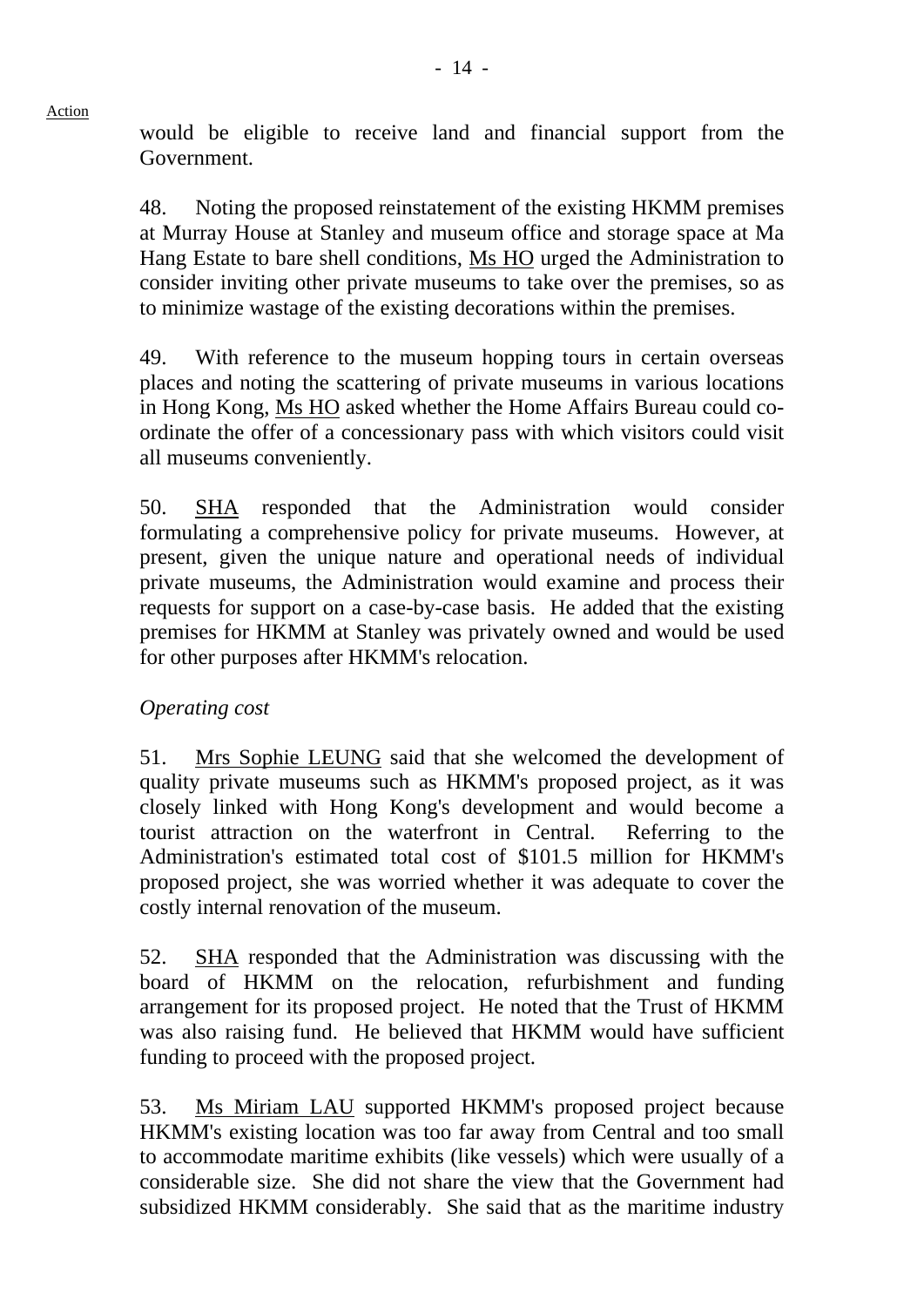had all along been closely linked with Hong Kong's economic, cultural and historical developments, the Government should give more support to HKMM's development, which, in her view, would be welcomed by the public. Noting the proposed level of public funding insufficient to cope with the operating cost of the new HKMM, she asked whether the new HKMM could be operated in a sustainable and commercially viable manner. MD/HKMM responded that if HKMM could not earn enough income, it would either go bankrupt or need a lifeline.

54. Miss Tanya CHAN asked whether the proposed catering service in the new HKMM would increase its income, and whether publicity initiatives would be launched and a real vessel would be displayed outside the new HKMM to attract more visitors.

55. MD/HKMM pointed out that catering would not be a big source of income for the new HKMM, although it could attract visitors. He said that as publicity in Hong Kong was extremely expensive, the best HKMM could afford would not be much. He also said that a two-month intensive study would be conducted by the Hong Kong Polytechnic University as from January 2011 to examine if the new HKMM could berth a historic ship. However, he urged members not to expect too much, as Central Pier 8 might only accommodate the berthing of a historic ship limited to the size of a Star Ferry and not, for example, the replica of a Swedish East India sailing vessel. HKMM also needed to study with the Administration the adequacy of the related waterfront facilities and the accessibility of the ship to visitors including the disabled.

# **VI. Outcome of the public consultation on the bid for hosting the 2023 Asian Games**

 **[**LC Paper No. CB(2)465/10-11(07) and (08)]

56. To allow sufficient time for discussion on the agenda item, the Chairman decided to extend the meeting for 15 minutes beyond the appointed ending time of the meeting at 10:30 am.

57. At the Chairman's invitation, SHA reported on the findings of the public consultation exercise on Hong Kong's potential bid to host the Asian Games in 2023. He pointed out that for large-scale international sports events, the common international practice nowadays was for organizers to make a decision on the host cities many years ahead. For the 2019 and 2023 Asian Games, the Government was informed that the Olympic Council of Asia intended to decide the hosting cities in Tokyo in July 2011. What mattered in considering which city was to host the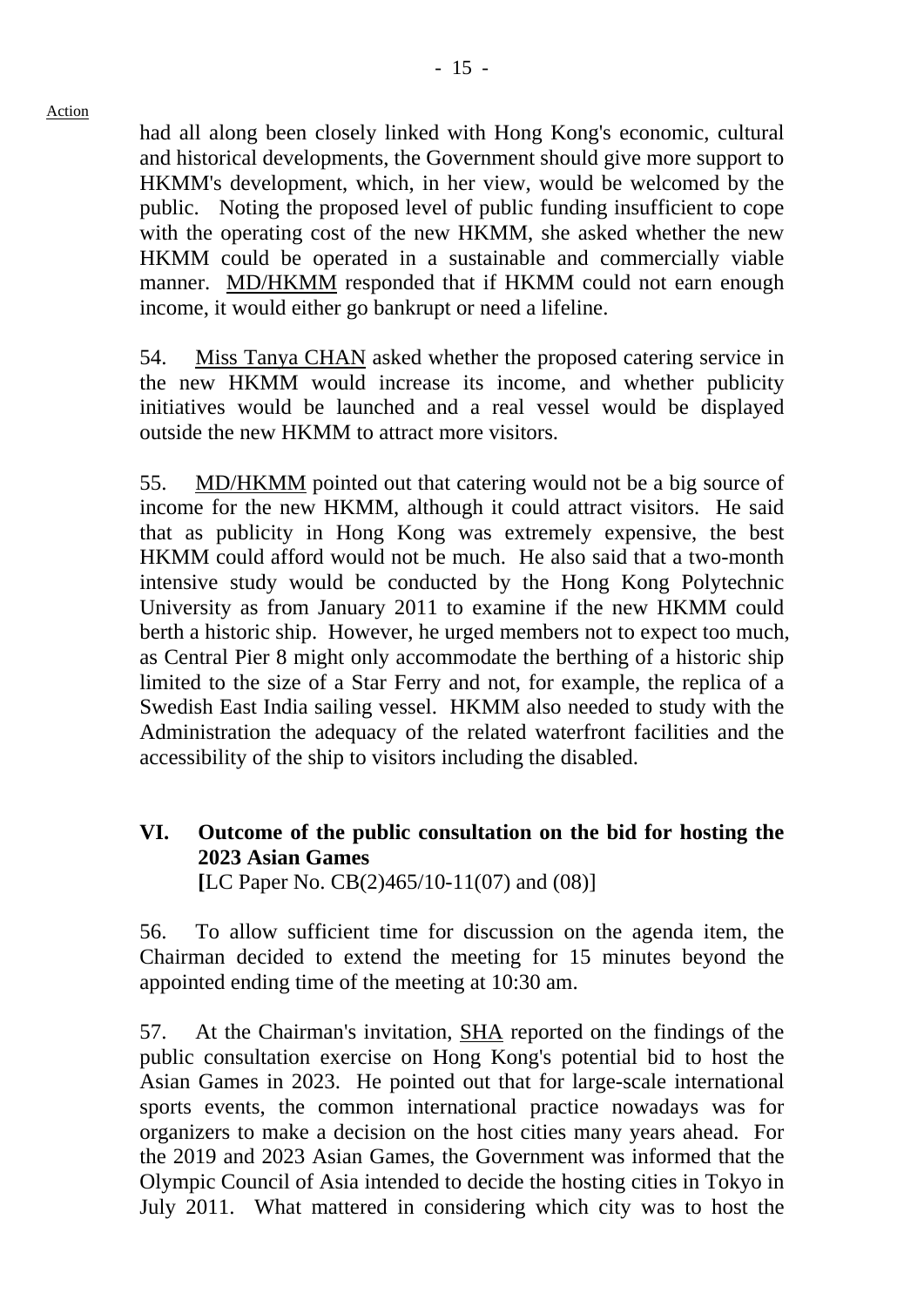Games was not whether it already had all the requisite conditions when submitting the bid; if a city had the capacity to host the Games, it would be given 10 to 12 years to create the conditions. It would not be in line with the international practice if Hong Kong had to meet all the required conditions before bidding for the Games.

## *Long-term sports policy*

58. Mr WONG Kwok-hing said that the Hong Kong Federation of Trade Unions ("HKFTU") supported the bid because the Administration had been positive in solving the problem of "different pay for the same job" within the Leisure and Cultural Services Department ("LCSD") and in ensuring that the bid would not affect the development of sports facilities at the community level. He asked whether the Government would formulate a comprehensive and long-term policy on sports development, such as promoting sports for all and strengthening the support for elite athletes, regardless of whether Hong Kong would mount or win the bid.

59. SHA responded that promoting long-term sports development was the Government's established policy objective, and the Government was determined to do so. Regardless of whether Hong Kong would mount or win the bid, the Administration would implement the plans to build sports venues and facilities stated in the public consultation document, and would continue to pursue the policy objectives of promoting sport for all and supporting athletes.

60. Mr CHEUNG Man-kwong considered it inconsistent of HKFTU and Mr WONG Kwok-hing in objecting to the Government's proposals (including the potential bid to host the Games) in the first place on many occasions to gain benefits and public support but then shifted to support the Government. He reminded members to be cautious with what they said.

61. In response, Mr WONG Kwok-hing said that Mr CHEUNG's remarks were groundless. Rather than making an about turn on the bid, HKFTU had all along believed that the bid should be considered carefully, and had explained why it ultimately supported the bid. He reiterated that HKFTU had not taken any advantage of the public opinions.

62. Dr LAM Tai-fai was worried that the Administration's support for the bid was simply for the sake of bidding and not for the long-term sports development that would benefit the whole community. He opined that the Administration was still unable to adequately explain its policy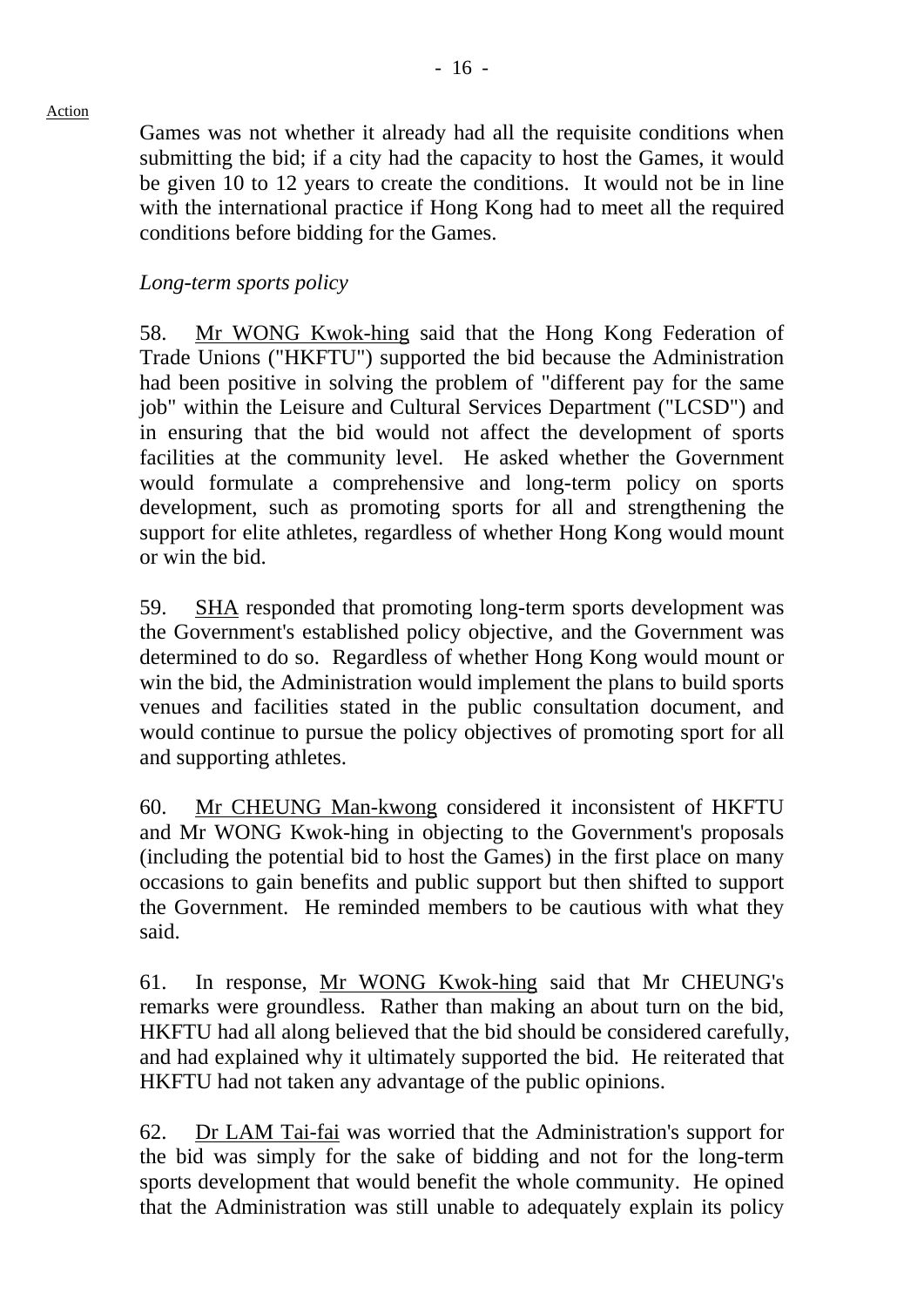on long-term sports development, such as how to help student athletes to pursue education without giving up their sporting career, and how to support retired athletes and non-elite ones who did not have the support from the Hong Kong Sports Institute. He also raised concern about how sports for all and athletes' performance level could be promoted in view of the shortage of sports facilities. While supporting the Government's broad direction for promoting sports at schools and districts, he believed that the public would prefer to see specific and concrete measures put in place to promote sports.

63. Admitting that sports facilities, such as football pitches, were currently insufficient at the community level, SHA said that this should not affect the objective of hosting the Games in 2023, as more such facilities would be built in future.

64. Miss Tanya CHAN opined that the Civic Party had made its stance clear that the bid should not be mounted until the Administration had enhanced its support for sports development. She considered that the Administration all along had only introduced sports measures but had not formulated a sports policy. She cautioned that mounting the bid without clear public support would create conflicts. She urged SHA to make clear whether the bid would be mounted. SHA responded that the Administration would comprehensively consider all the relevant factors, including the findings of the public consultation exercise, and make the decision through the established procedures.

65. Ms Cyd HO opined that the bid would not achieve the goal of promoting sports, as the Games would make it more difficult for members of the public to book the venues. She urged the Administration to enhance the sports facilities at schools and review the school curriculum to facilitate the promotion of sports.

66. Ms Miriam LAU said that the Liberal Party ("LP") had urged the Administration to address the following concerns: first, whether hosting the Games would bring short-term and long-term economic benefits to Hong Kong; second, whether adequate venues and facilities would be available for athletes' training and whether there was any long-term commitment to promoting sports education; and third, how to avoid turning the sports venues into white elephants. She said that the second concern should be of utmost importance. She noted the Administration's written response to LP's concerns but hoped that the Administration could provide more information to LP to facilitate its consideration of the bid.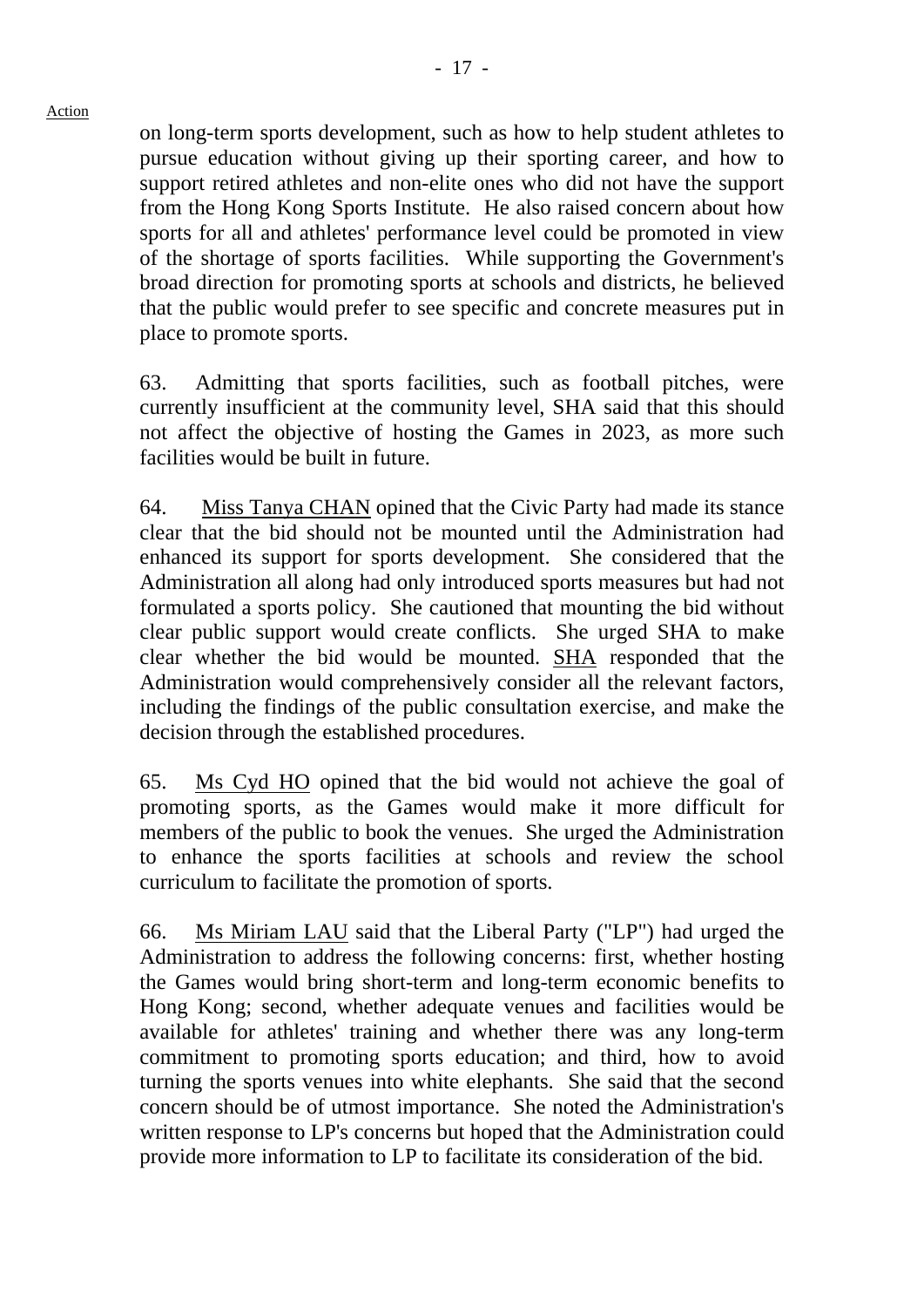#### *Public opinions on the bid*

67. Mr CHEUNG Man-Kwong opined that despite the Administration's efforts during the public consultation exercise, the public sentiment against the bid did not reverse. He described the Administration's paper as striving to play up the positive findings and downplaying the voices against the bid. He pointed out that even the questionnaire survey conducted by the Chinese University of Hong Kong ("CUHK"), which in his view was pre-emptive in its design, showed that slightly more than 50% of the respondents were still against the bid. According to the Democratic Party's latest survey, 33% of the respondents supported and 50% opposed the use of the direct cost of \$6 billion to host the Games, and 24% supported and 55% opposed the hosting of the Games with the indirect cost of \$30 billion for the construction of sports venues. He said that the public might support hosting the Games when the Administration had delivered its promises on sports development but not in 2023.

68. Ms Cyd HO criticized the Administration for conducting biased opinion polls and considered that the public opinions so collected did not represent the majority of the public. She suggested that the Administration could conduct a consultative referendum to ascertain whether the majority of the public would support spending tens of billions of dollars to host the Games.

69. The Deputy Chairman opined that some questions in the survey commissioned by the Administration were biased and would render the findings distortive. In particular, he was disappointed that the question on whether to support hosting the Games with the estimated cost of \$30.1 billion had not been included in the questionnaire. He asked whether the Administration would put on hold the bid. SHA responded that the questionnaire was designed by professionals and he himself was not involved.

#### *Support for the bid*

70. Mrs Sophie LEUNG expressed support for the bid. She was worried that should Hong Kong abandon the bid this time, it would face increasingly fierce competitions from the rising neighbouring cities (especially South Asian cities) to bid for the Games in future. Regardless of whether the bid would be mounted or successful, she hoped that the Administration would continue to provide more sports venues and promote sports among youngsters, and LCSD would engage more government officials who liked and understood sports to formulate and

Action